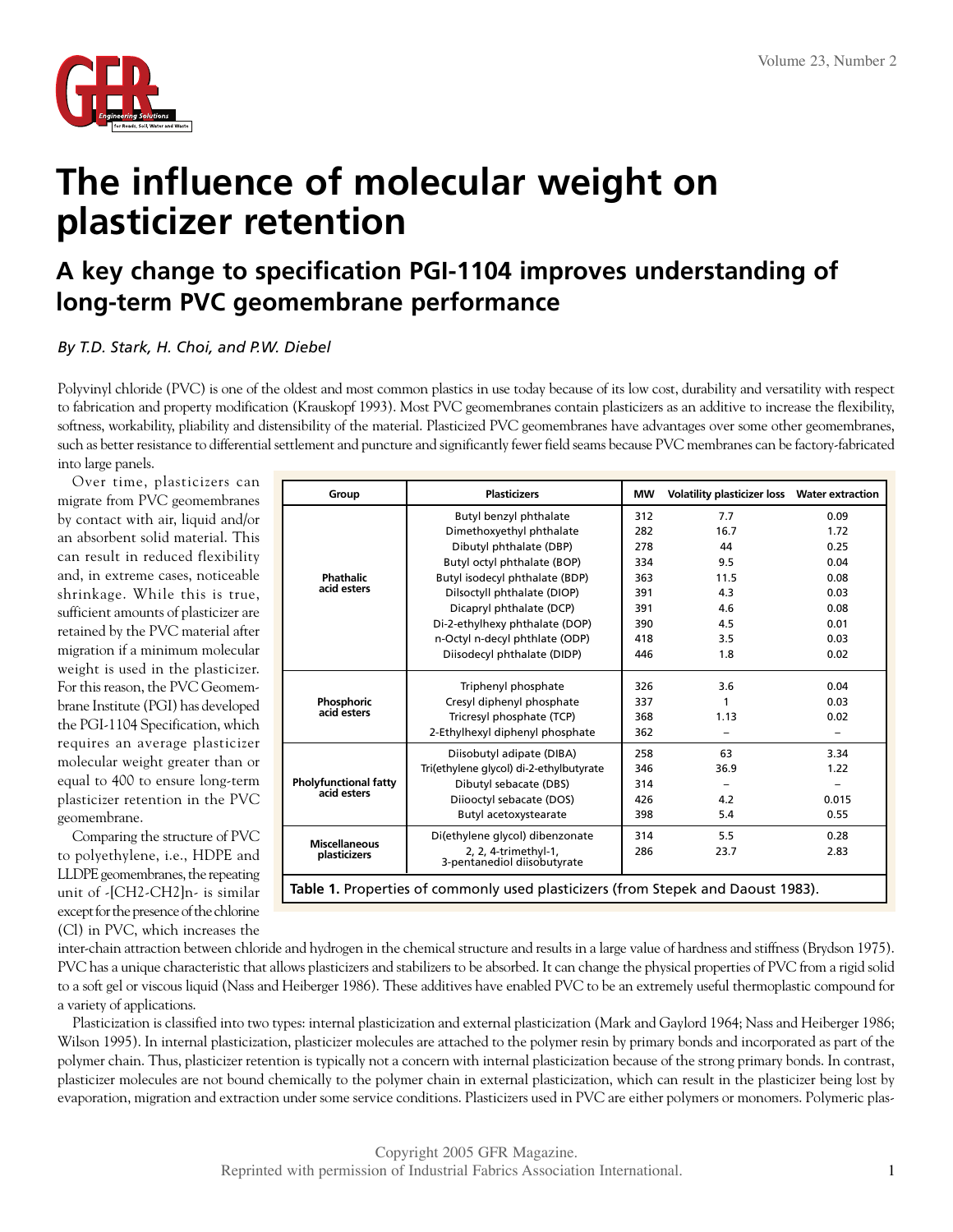

ticizers require a more difficult plasticization process and thus higher cost (Giroud and Tisinger 1993). As a result, monomeric plasticizers are most commonly used in PVC geomembranes.

Although the addition of plasticizers in PVC increases flexibility, softness, workability and distensibility, one of the limitations in using plasticized PVC geomembranes is volatile loss of external plasticizers from PVC into a surrounding medium. Volatile loss from PVC is composed of two major transfer processes:

• diffusion from inside the geomembrane to the geomembrane surface; and

• evaporation from the geomembrane surface (Sears and Darby 1982; Wilson 1995).

Highly plasticized PVC, which contains a more open structure, has a higher diffusion rate than lightly plasticized PVC. However, as the plasticizer is volatilized into the air, the van der Waals forces among the PVC chains bring the polymer molecules closer together, which increases the tortuosity in the PVC geomembrane. The increased tortuosity results in a progressive reduction in the diffusion rate as the plasticizer content is lowered. Therefore, there's a linear relationship between plasticizer loss due to diffusion and the square root of time. This relationship shows that plasticizer loss is strongly dependent on the initial plasticizer level in the PVC (Sears and Darby 1982; Wilson 1995). More importantly, the diffusion rate decreases with time until it reaches zero because of the increased tortuosity. The plasticizer will not be completely removed, as suggested by Giroud and Tisinger (1993).

Evaporation is usually negligible when there is rapid removal of vapor from the geomembrane surface. It should be noted that because there is no chemical bonding between polymer resin and external plasticizer molecules, evaporation of the plasticizer molecules into the surrounding air can occur continuously even at low temperatures. Once a PVC geomembrane is buried and protected by a soil layer, plasticizer loss due to evaporation is not significant because there is not enough free air to cause the plasticizer to evaporate and the soil temperature is lower and more constant than in air. Conversely, if soil moisture exists in the protective soil, plasticizer migration into the pore-water may occur.

**Table 1** provides a list of commonly used plasticizers along with their molecular weight, volatility loss and water extraction. These data show that increasing the molecular weight of the plasticizer increases the resistance to evaporation. The increased retention is caused by the greater difficulty for larger plasticizer molecules to diffuse from inside the sheet to the surface—especially as the tortuosity increases.

Plasticizer migration from plasticized PVC into liquids can be represented by two mechanisms. If the molecular size of the extractant liquid is small enough to penetrate into the PVC polymer structure, extraction of the plasticizer can occur. The major mechanism for this extraction is the extractant diffuses into the plasticized PVC, dissolves the plasticizers, and then diffuses together with the dissolved plasticizers out to the surface of the PVC (Nass and Heiberger 1986). In such a case, the factor controlling the migration process is the compatibility of the plasticizer and extractant and the compatibility of the PVC resin and extractant.

In contrast, if the molecular size of the extractant is too large to penetrate the PVC polymer structure, the extractant cannot dissolve the plasticizer. Thus, migration can occur only by the plasticizer molecules diffusing themselves to the surface of the PVC, then dissolving into the extractant or liquid. In this case, plasticizer loss is controlled by the molecular weight of the plasticizer because increasing the molecular weight decreases the diffusion potential because the molecule size increases with increasing molecular weight.



**Figure 1.** Plasticizer loss ratio versus duration of exposure (from Giroud and Tisinger 1993).



**Figure 2**. Relationship between plasticizer molecular weight and volatile plasticizer loss.

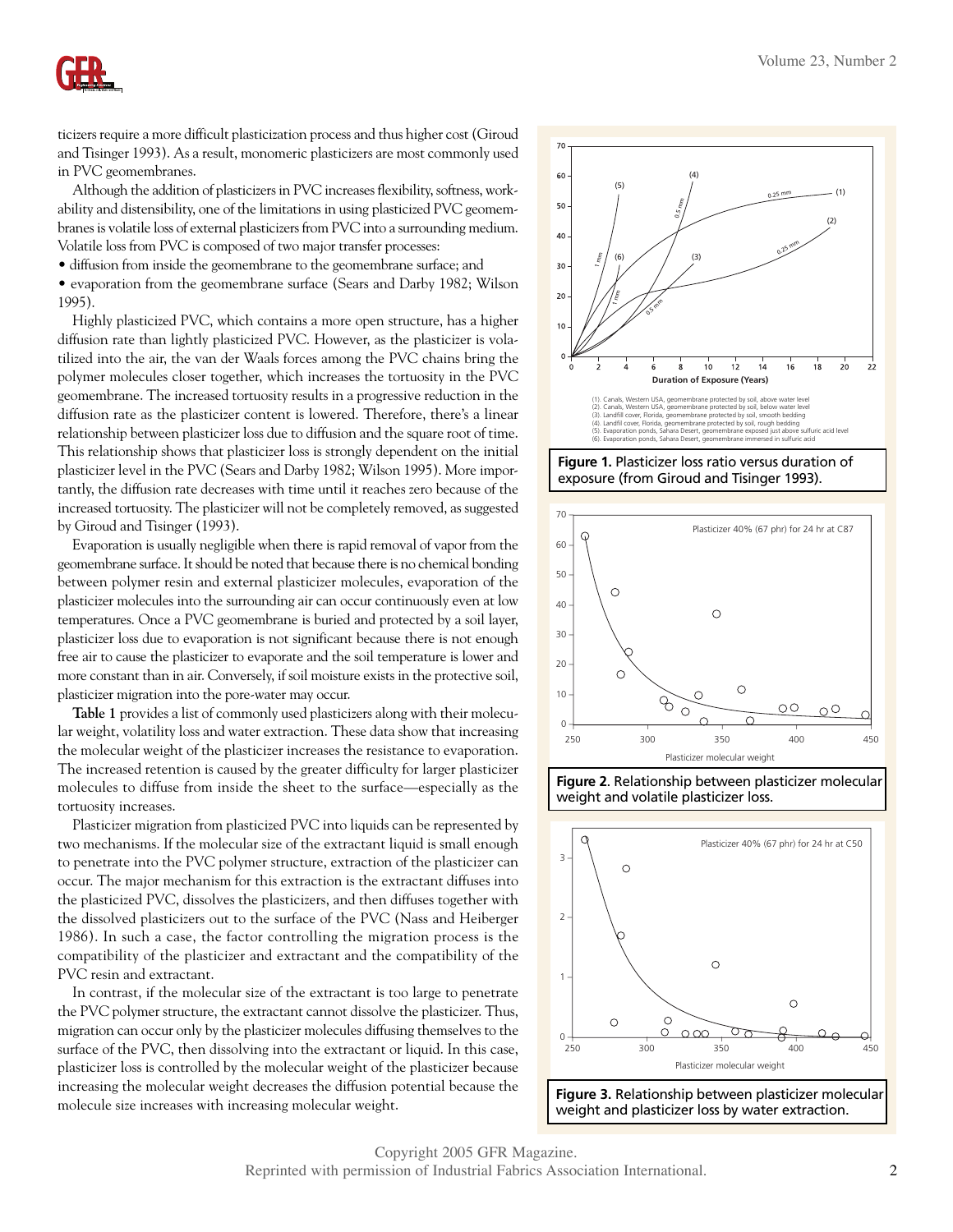

| Certified properties <sup>2</sup>             | <b>ASTM</b>                | <b>PVC 10</b>      | <b>PVC 20</b>     | <b>PVC 30</b>     | <b>PVC 40</b>     | <b>PVC 50</b>     | <b>PVC 60</b>     |
|-----------------------------------------------|----------------------------|--------------------|-------------------|-------------------|-------------------|-------------------|-------------------|
| Thickness: mil (mm)                           | D 5199                     | $10 \pm 0.5$       | $20 \pm 1$        | $30 \pm 1.5$      | $40 \pm 2$        | $50 \pm 2.5$      | $60 \pm 3$        |
|                                               |                            | $(0.25 \pm 0.013)$ | $(0.51 \pm 0.03)$ | $(0.76 \pm 0.04)$ | $(1.02 \pm 0.05)$ | $(1.27 \pm 0.06)$ | $(1.52 \pm 0.08)$ |
| Tensile properties <sup>3</sup>               | D 882 <sup>4</sup> (min.)  |                    |                   |                   |                   |                   |                   |
| Strength at break:<br>lb/in (kN/m)            |                            | 24 (4.2)           | 48 (8.4)          | 73 (12.8)         | 97 (17.0)         | 116 (20.3)        | 137 (24.0)        |
| Elongation                                    |                            | 250%               | 360%              | 380%              | 430%              | 430%              | 450%              |
| Modulus at 100%:<br>lb/in (kN/m)              |                            | 10(1.8)            | 21(3.7)           | 32 (5.6)          | 40 (7.0)          | 50 (8.8)          | 60 (10.5)         |
| Tear strength: lb (N)                         | D 1004 <sup>4</sup> (min.) | 2.5(11)            | 6(27)             | 8(35)             | 10 (44)           | 13 (58)           | 15 (67)           |
| <b>Dimenstional stability</b>                 | D 1204 $4$ (max chg)       | 4%                 | 4%                | 3%                | 3%                | 3%                | 3%                |
| Low temp. impact: $F(C)$                      | D 1790 <sup>4</sup> (pass) | $-10(-23)$         | $-15(-26)$        | $-20$ ( $-29$ )   | $-20$ ( $-29$ )   | -20 (-29)         | -20 (-29)         |
| Index properties <sup>5</sup>                 | <b>ASTM</b>                | <b>PVC 10</b>      | <b>PVC 20</b>     | <b>PVC 30</b>     | <b>PVC 40</b>     | <b>PVC 50</b>     | <b>PVC 60</b>     |
| Specific gravity: g/cc                        | D 792 (typical)            | 1.2                | 1.2               | 1.2               | 1.2               | 1.2               | 1.2               |
| <b>Water extraction loss (max)</b>            | D $12394$ (max loss)       | 0.15%              | 0.15%             | 0.15%             | 0.20%             | 0.20%             | 0.20%             |
| <b>Volatile loss</b>                          | D $12034$ (max loss)       | 1.5%               | 0.9%              | 0.7%              | 0.5%              | 0.5%              | 0.5%              |
| Soil burial                                   | G $1604$ (max chg)         |                    |                   |                   |                   |                   |                   |
| Break strength                                |                            | 5%                 | 5%                | 5%                | 5%                | 5%                | 5%                |
| Elongation                                    |                            | 20%                | 20%               | 20%               | 20%               | 20%               | 20%               |
| Modulus at 100%                               |                            | 20%                | 20%               | 20%               | 20%               | 20%               | 20%               |
| <b>Hydrostatic resistance:</b><br>psi (kPa)   | D 751 <sup>4</sup>         | 42 (290)           | 68 (470)          | 100 (690)         | 120 (830)         | 150 (1030)        | 180 (1240)        |
| Avg. plasticizer<br>molecular weight          | D 2138/<br>D 2124          | >400               | >400              | >400              | >400              | >40               | >400              |
| <b>Index properties</b>                       | <b>ASTM</b>                | <b>PVC 10</b>      | <b>PVC 20</b>     | <b>PVC 30</b>     | <b>PVC 40</b>     | <b>PVC 50</b>     | <b>PVC 60</b>     |
| Shear strength <sup>3</sup> : lb/in<br>(kN/m) | D 882 <sup>4</sup>         | 20 (3.47)          | 38.4 (6.7)        | 58.4 (10)         | 77.6 (14)         | 96 (17)           | 116 (20)          |
| Peel strength <sup>3</sup> : lb/in (kN/m)     | D 882 <sup>4</sup>         | 10(1.8)            | 12.5(2.2)         | 15(2.6)           | 15(2.6)           | 15(2.6)           | 15(2.6)           |

1. PGI 1103 replaces PGI 1197 Specification effective 1/1/03 • 2. Certified properties are tested by lot as specified in PGI 1103 Appendix A. • 3. Metric values are converted from US values and are rounded to the available significant digits. • 4. Modifications or further details of test are described in PGI 1103 Appendix B. • 5. Index properties are tested once per formulation as specified in PGI 1103 Appendix A. • 6. Adipates and chlorinated secondary plasticizers shall not be used.

**Table 2.** PGI-1104, Material Specification for Flexible PVC Geomembranes for Containment.

Plasticizer migration from plasticized PVC into other polymeric materials has not been studied as extensively as plasticizer migration into air or liquid because of the small potential for this phenomenon. The main concern of plasticizer migration into another polymeric material is the change in the engineering properties of the receiving material which can alter the mechanical properties of the plasticized PVC. Wilson (1995) concludes that plasticizer structure plays a major role on plasticizer migration from plasticized PVC to other polymeric materials. Also, Wilson (1995) shows that increasing the plasticizer molecular weight and decreasing the linearity of plasticizer reduces the migration potential.

Three relevant internal molecular properties of a plasticizer that control plasticizer retention are plasticizer (Wilson 1995) molecular weight, linearity and polarity.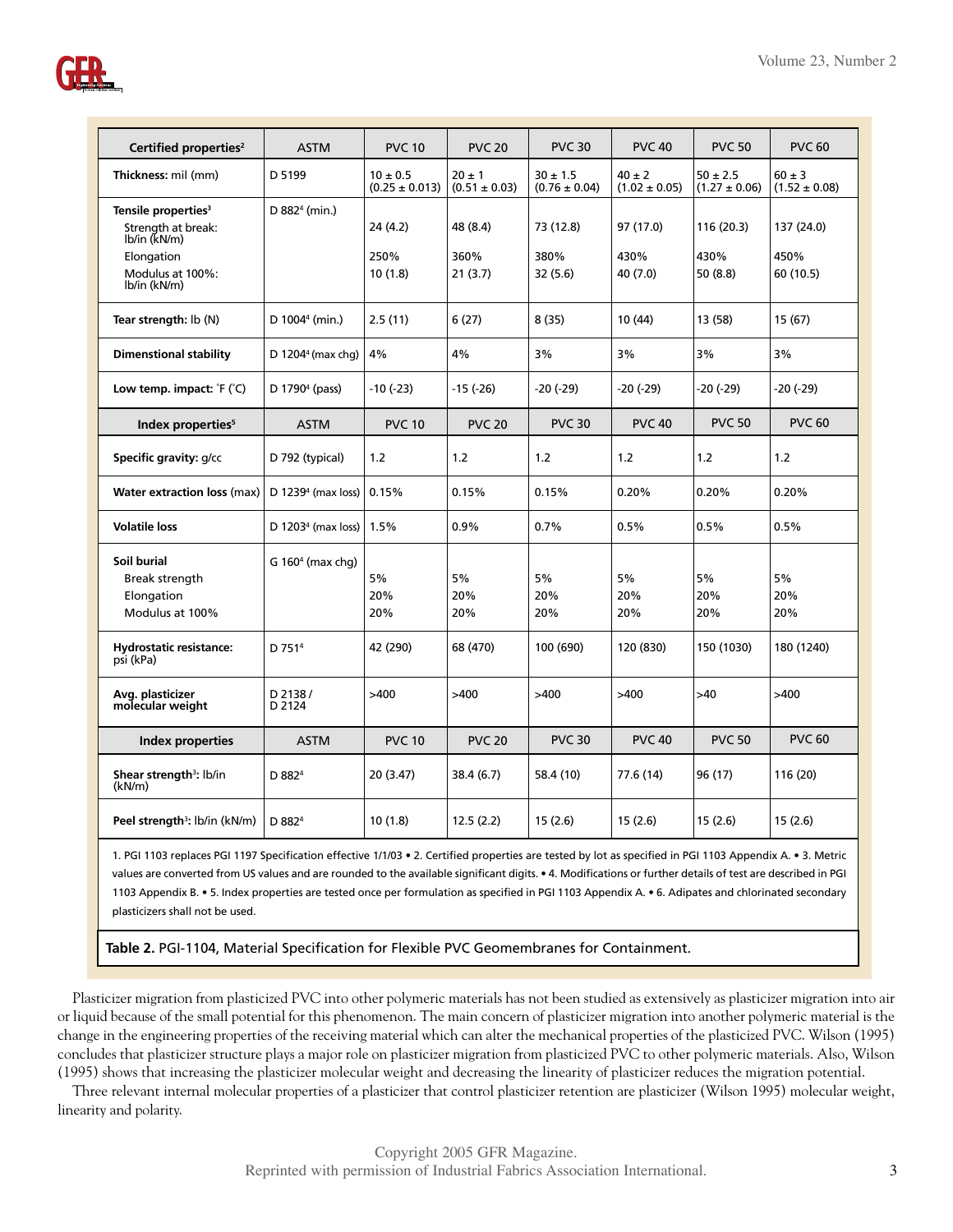

Plasticizer mobility, commonly related to molecular weight, is one of the main factors in the diffusion of a plasticizer out of the polymer structure. The smaller the molecular weight of the plasticizer, the greater volatility and diffusion of the plasticizer. Conversely, increasing the plasticizer molecular weight increases the retention because, as the molecular weight increases, the size and length of the plasticizer increase, which makes it more difficult for the plasticizer to diffuse from the PVC molecular structure to the geomembrane surface. The main manufacturing dilemma is determining the plasticizer molecular weight that should be used to satisfy the conflicting requirements of increased plasticizer retention and maintaining compatibility with the PVC and efficient manufacturing.

**Figure 1** presents a relationship between molecular weight of commonly used plasticizers and their volatile loss. Even though there is some scatter in the data, the volatile loss decreases with increasing plasticizer molecular weight. When the molecular weight is greater than about 400, the volatile loss is less than 10% for this aggressive experimental condition.



**Figure 2** presents a relationship between molecular weight of common plasticizers and plasticizer loss by

water extraction. The dependence of plasticizer migration into water is not significant in comparison with the other two mechanisms because, the nature of the liquid medium strongly affects the water extraction rather than volatility or diffusion. It is evident from Figure 2 that the migration is less than 1% for a plasticizer molecular weight greater than 300.

Figure 3 presents a relationship between the molecular weight of selected plasticizers and the plasticizer migration rate into flexible polyurethane foam. **Figure 3** shows that when the molecular weight is greater than about 400, the migration rate into the polyurethane foam is less than about  $0.1$  g/cm<sup>2</sup>.

The advantage of using a higher plasticizer molecular weight is a decrease in the vapor pressure, which lowers the potential for volatile loss into air and migration into a liquid or solid. As a result, it is recommended that an average plasticizer molecular weight of 400 be used for PVC geomembranes.

Giroud and Tisinger (1993) state that linear phthalates generally do not migrate as easily as branched plasticizers. This remark is correct if only volatile loss of plasticizer is considered (Wilson 1995). Orem and Sears (1979) present the volatility of PVC manufactured with four different plasticizers with different levels of linearity. The linear plasticizer is less volatile and thus beneficial over the branched plasticizers when used in PVC for outdoor usage without a protective cover layer (Krauskopf 1993; Orem and Sears 1979).

For plasticizer migration into liquid or a solid, branched plasticizers have less plasticizer loss than linear plasticizers of equivalent molecular weight (Diebel 2002; Wilson 1995). If a plasticizer molecular structure is highly branched, the PVC geomembrane manufactured with this plasticizer will show poorer low temperature performance. Therefore, highly branched plasticizers restrict the range of operating temperature for the geomembrane. However, Diebel (2002) concludes that branched plasticizers perform better than linear plasticizers in extremely acidic and caustic environments. An increase in the branching index of a plasticizer results in an increase in the vapor pressure that increases volatile loss into air. However, the advantage of higher branchness is to retard plasticizer migration into a liquid or a solid and to provide greater resistance to chemical hydrolysis and biodegradation.

The internal factors controlling plasticizer retention should be considered in the manufacture quality control and in selecting the PVC geomembrane appropriate for a specific application. It is necessary to specify a minimum value of plasticizer molecular weight to ensure long-term plasticizer retention in the field. Many flexible PVC geomembranes are manufactured with a mixture of two or more plasticizers. Compounding various plasticizers helps achieve the optimum manufacturing cost/physical performance requirements, such as excellent low temperature performance, less volatility, and higher compatibility with PVC resin (Gonzalez-roa et al. 1991; Tomaselli et al. 1989; Wilson 1995). **Figures 1**, **2**, **and 3** show that a plasticizer molecular weight greater than 400 provides excellent plasticizer retention. Therefore, the specification of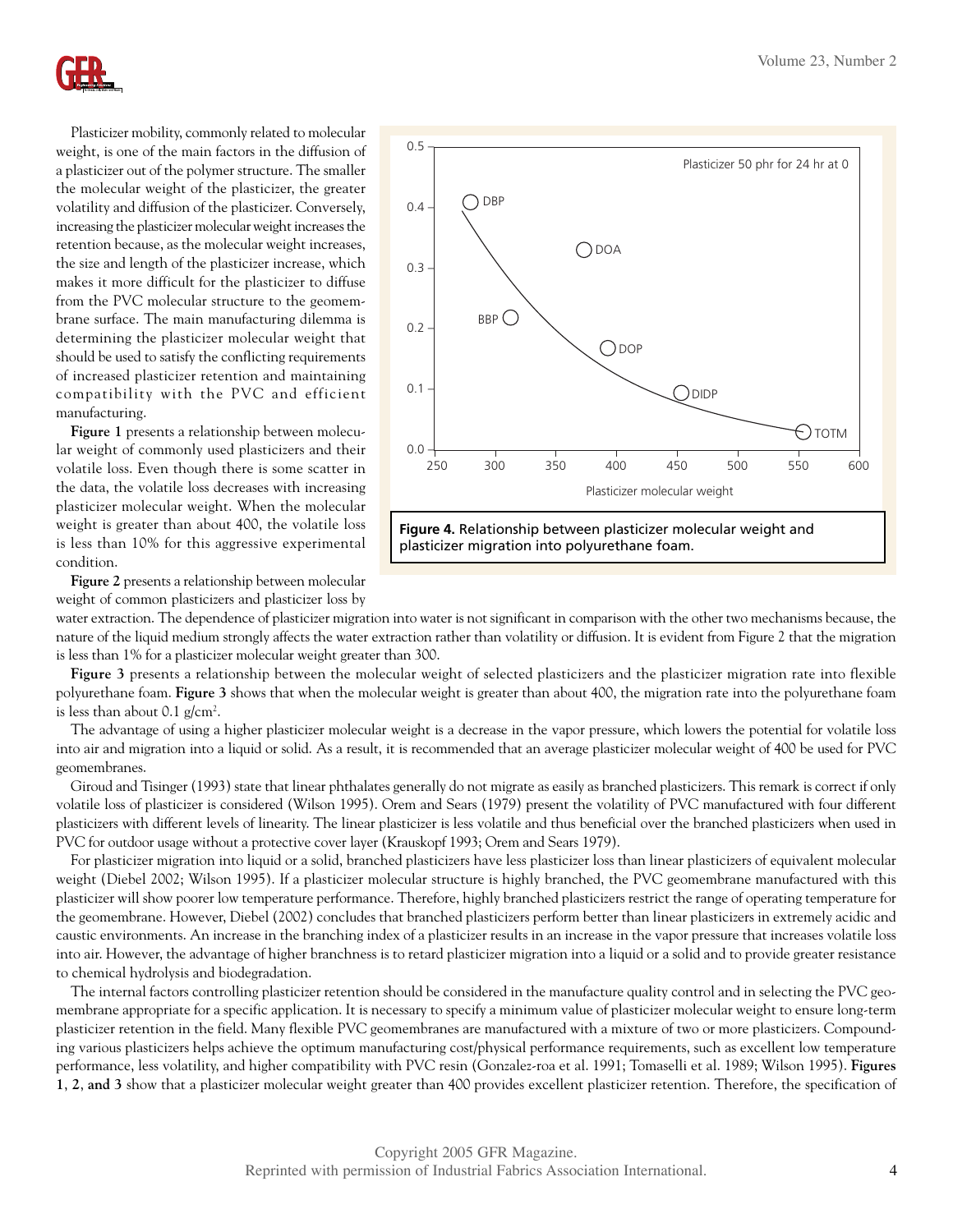

average molecular weight of plasticizers equal to or greater than 400 is recommended to ensure excellent plasticizer retention in the field for containment purposes.

Even after publication of the PGI-1103 specification on 1 January 2003, competitors and regulators still expressed concern about whether or not PVC geomembranes will remain flexible. To address this issue head-on, the PVC Geomembrane Institute (PGI) amended the specification to include minimum requirements for the plasticizer used in the formulation of flexible PVC. The amount of the plasticizer does not have to be specified because the plasticizer amount controls the physical properties shortly after manufacturing and the physical properties must meet the required physical properties in the PGI-1103 specification. To ensure a suitable plasticizer is being used for long-term performance, the PGI-1104 specification requires that the plasticizer have an average molecular weight of 400 or greater. The PGI-1104 specification requires that the average molecular weight of the plasticizer be an index property and, thus, the molecular weight of the plasticizer will be measured when preparing and approving a geomembrane formulation. An index test is performed on the final production formulation of the PVC geomembrane. A certified statement of the test results for the formulation is to be made available to the consumer who can verify that the average molecular weight of the plasticizer exceeds 400 to ensure long-term performance of the PVC geomembrane. The molecular weight is tested in accordance with ASTM D 2124 for plasticizer extraction, followed by GC (Gas Chromatograph) or GCMS (Gas Chromatograph, Mass Spectrophotometer) for identification and molecular weight determination. The modified PGI-1104 specification is shown in **Table 2**. The average plasticizer molecular weight of 400, which is required for all geomembrane thicknesses, is listed under index properties. The PGI-1104 specification also precludes the use of adipates and chlorinated secondary plasticizers to ensure long-term plasticizer retention via Note 6 after the material properties (see **Table 2**). All United States-based manufacturers have been complying with this requirement, but the PGI believes modifying PGI-1104 provides a method to ensure the long-term quality of the plasticizer being used in flexible PVC geomembranes before installation. It is recommended that the weighted-average procedure be used to calculate the average molecular weight of the plasticizer when two or more plasticizers are incorporated into manufacturing the PVC geomembrane.

## **Summary**

To ensure long-term desirable properties of flexible PVC, the PVC Geomembrane Institute (PGI) has issued the PGI-1104 material specification to include a requirement that the average molecular weight of the plasticizer exceed 400. It is anticipated that customers, regulators and engineers now can easily verify whether a suitable plasticizer was used in the geomembrane formulation and thus confirm that the resulting PVC geomembrane will exhibit excellent long-term durability. **GFR** 

## References

- Audouin, L., Andre, A., and Verdu, J. 1994, "Concentration and Temperature Dependence of Plasticizer Diffusion into Plasticized PVC." Journal of Vinyl Technology, vol. 16, no. 1, pp. 57–61.
- Bailey, D.M., Foltz, S.D., Rossiter, W.J., and Lechner, J.A. 1997. "Performance of Polyvinyl Chloride (PVC) Roofing: Results of A Ten-Year Field Study." Proceedings of 4th International Symposium on Roofing Technology, Gaithersburg, Md., pp. 253–264.

Brydson, J.A. 1975. Plastics Materials, 3rd ed., The Whitefriars Press Ltd., p. 731.

- Deibel, P.W. 2002. "The Effect of Formulation on the Physical Properties and Durability of Flexible PVC Geomembranes." Proceedings of the 7th International Conference on Geosynthetics, Industrial Fabrics Association International (IFAI), Roseville, Minn., pp. 28–34.
- Fayoux, D., Gousse, F., and Rummens, F. 1993. "Assessment on a PVC Geomembrane in a Landfill After Ten Years." Proceedings Sardinia 93, 4th International Landfill Symposium, vol. 1, pp. 369–378.
- Giroud, J. P. 1984. "Aging of PVC Geomembranes in Uranium Mine Tailing Ponds." Proceedings of International Conference of Geomembranes, vol. 2, Denver, CO, pp. 311–316.
- Giroud, J. P. and Tisinger, L. G. 1993. "The Influence of Plasticizers on the Performance of PVC Geomembranes." Proceedings of Geosynthetic Liner Systems: Innovation, Concerns and Design, IFAI, Roseville, Minn., pp. 169–196.
- Gonzalez-roa, C., Ramos-devalle, L.F., and Sanchez-adame, M. 1991. "The Fusion Characteristics of PVC-Plasticizer Mixtures." Journal of Vinyl Technology, vol. 13, No. 3, pp. 160–164.
- Hammond, M., Hsuan, G., Mackey, R.E., and Levin, S.B. 1993. "The Reexamination of a Nine-Year-Old PVC Geomembrane Used in Top Cap Application." Proceedings of the 31st Annual SWANA Conference, San Jose, Calif., pp. 365–380.
- Hawkins, W.L. 1984. Polymer Degradation and Stabilization, Springer-Verlag, p. 119.
- Hillman, R.P. and Stark, T.D. 2001. "Shear Strength Characteristics of PVC Geomembrane-Geosynthetic Interfaces." Geosynthetics International, IFAI, vol. 8, no. 2, pp. 135–162.
- Holzmann. 1988. "To Determine the Criteria for Selecting Plasticizers for Roofing Sheet." BASF Internal Technical Report.
- Kampouris, E.M. 1975. "The Migration of Plasticizers into Petroleum Oils." European Polymer Journal, vol. 11, pp. 795–710.
- Krauskopf, L.G. 1993. "Plasticizer Structure/Performance Relationships." Journal of Vinyl Technology, vol. 15, no. 3, pp. 140–147.
- Levin, S.B. and Hammond, M. 1990. "Examination of PVC in a Top Cap Application." Geosynthetic Testing for Waste Containment Application, ASTM STP 1081, pp. 369–382.